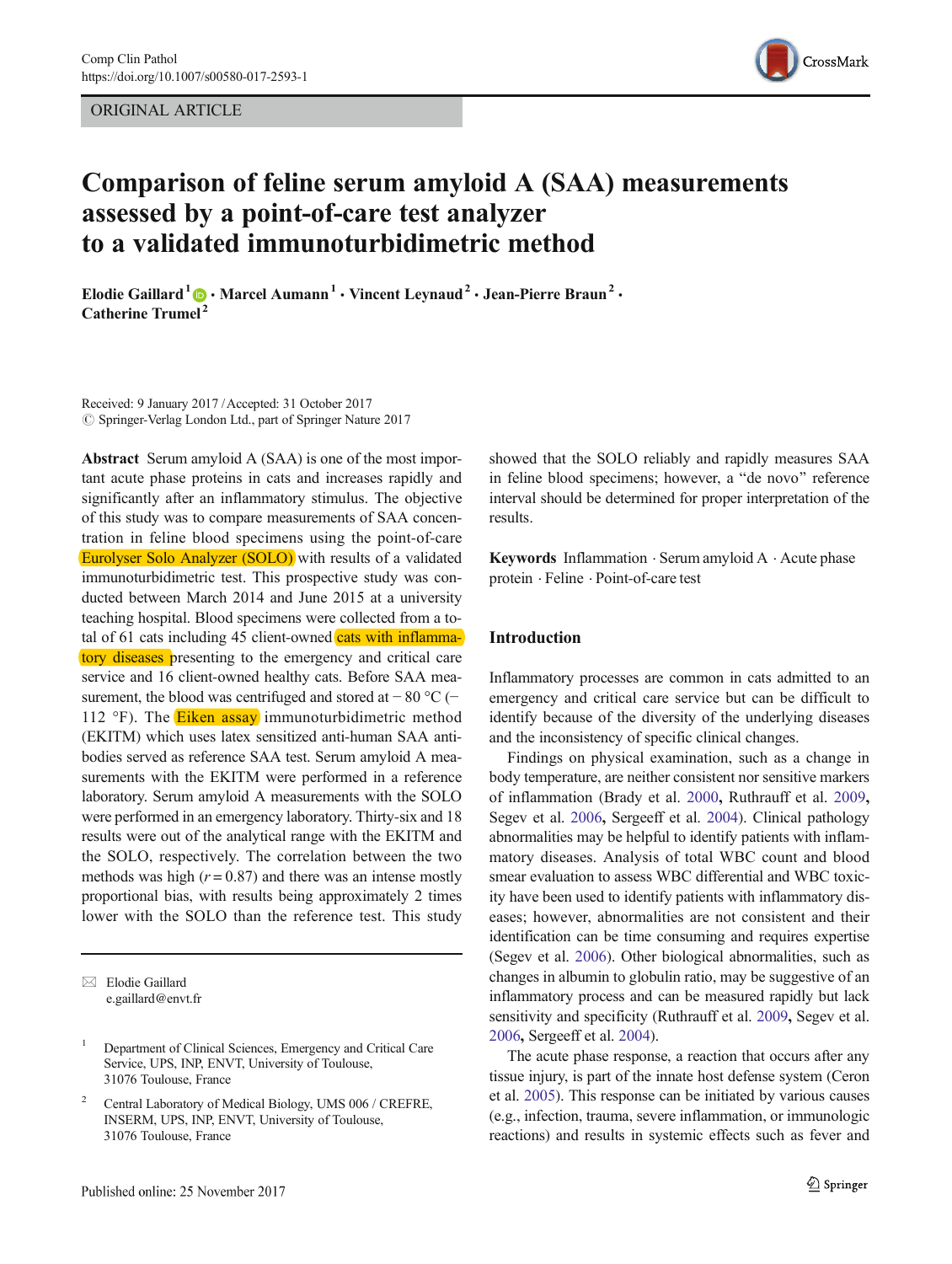leukocytosis as well as changes in the concentration of plasma proteins called acute phase proteins (APPs). Some of these APPs decrease in concentration (negative APPs) and others increase in concentration (positive APPs). The plasma concentration of positive APPs increases rapidly and significantly after an inflammatory stimulus, making them sensitive biomarkers of systemic inflammation (Ceron [2008\)](#page-3-0). In cats, SAA is considered one of the most important positive APPs (Kajikawa et al. [1999\)](#page-4-0). Its concentration increases by 10- to 100- fold within 24 to 48 h of an inflammatory stimulus (Ceron et al. [2005](#page-3-0), Kajikawa et al. [1996](#page-4-0), Kajikawa et al. [1999,](#page-4-0) Sasaki et al. [2003\)](#page-4-0). The SAA concentration decreases rapidly when inflammation subsides, making it a useful parameter to monitor the evolution of inflammation (Kajikawa et al. [1999](#page-4-0)). In a recent retrospective study, SAA has been proven to be a more sensitive inflammatory marker than WBC count and an independent prognostic factor in cats suffering from various diseases (Tamamoto et al. [2013\)](#page-4-0).

The usefulness of SAA in the emergency setting has been limited by the lack of a point-of-care test (POCT) and the need to refer specimens to specialized laboratories. Recently, a POCT to measure feline SAA has been commercialized, but to our knowledge has not yet been evaluated.<sup>1</sup> The objective of this study was to compare SAA concentration measured in feline blood specimens using the SOLO POCT and a validated laboratory method  $(EKITM)$ .<sup>1,2</sup> Our hypothesis was that results obtained by the POCT are comparable to those of the EKITM.

# Materials and methods

## Animals

Client-owned cats presented to the emergency and critical care service of the university teaching hospital between March 2014 and June 2015 with presumptive inflammatory diseases were included in the study. Informed client consent was obtained prior to study enrollment. Ethic committee agreement was not necessary because the analyses were performed for clinical patient management.

# Data collection

Patients were included in the inflammatory diseases group based on clinical criteria and/or laboratory test results. Clinical criteria were: (1) a clinical diagnosis of a systemic inflammatory response syndrome as described previously (Brady et al. [2000\)](#page-3-0) or (2) the identification of an inflammatory disease process on clinical evaluation (e.g., abscess, bite

wound, trauma, pyothorax, peritonitis, pancreatitis, neoplasia, viral disease like feline infectious peritonitis or feline parvovirosis…). Laboratory criteria for inclusion were based on laboratory reference intervals and included one or more of the following: (1) neutrophilic leukocytosis or neutropenia with neutrophils  $\geq 11.5 \times 10^9$ /L or  $\leq 1.18 \times 10^9$ /L, respectively, (2) left shift with band cells  $\geq 0.3 \times 10^9$ /L, or (3) marked signs of neutrophil toxicity: grade ≥2 according to Segev et al. [\(2006](#page-4-0)). A group of 16 clinically healthy cats that had preanesthetic complete blood count and biochemistry profile performed before castration or ovariohysterectomy served as control.

Blood specimens were collected from unsedated sick cats and from sedated controls (diazepam and ketamine). For SAA measurements, blood was collected from the jugular vein into a dry vacuum tube and maintained for 30 min at room temperature.<sup>3</sup> Specimens were then centrifuged for 10 min at 2700 g and separated into two 500 μL aliquots of serum which were stored at  $-80$  °C ( $-112$  °F) for up to 18 months before measurement of SAA concentration.<sup>4</sup> There were no hemolyzed, lipemic, or icteric specimens in the control group and samples were not controlled for hemolysis, lipemia, or icterus in cats with inflammatory diseases. An immunoturbidimetric method using latex sensitized anti-human SAA antibodies, previously validated for use in cats, served as the reference SAA test (Hansen et al.  $2006$ ).<sup>5</sup> A calibration curve was created using the human SAA calibrator from the same manufacturer.<sup>2</sup> Specimens were analyzed on a fully automated clinical chemistry/immunoassay analyzer.<sup>6</sup> Two control specimens were analyzed prior to analyzing the study specimens; one was a commercial control based on human sera  $(11 \text{ mg/L})$ ,<sup>2</sup> and the other a feline control prepared in the laboratory from sera of sick cats (113 mg/L). The intra-assay coefficients of variation (CV) for feline specimens were determined by analyzing control solutions with a SAA concentration of 11 and 113 mg/L. The CV were 9.7 and 1.5%, respectively. The analytical range of the reference method used in the current study was 10–140 mg/L (data not shown), and specimens with SAA concentrations  $> 140$  mg/L were manually diluted 1:3 with saline and re-analyzed, extending the upper limit of the analytical range to 420 mg/L.

Point-of-care test analyses were performed using the SOLO and manufacturer's reagents.<sup>1</sup> The SOLO uses a latex agglutination test and an optical measurement. Latex particles sensitized with SAA antibodies agglutinate with feline SAA which causes a change in turbidity detected by the analyzer. According to the manufacturer, the assay has a linear range of 10–150 mg/L. Although recommended by the manufacturer

<sup>&</sup>lt;sup>1</sup> Solo, Eurolyser Diagnostica GmbH, Salzburg, Austria

 $2$  Eiken assay LZ test SAA, Eiken Chemical Co, Tokyo, Japan, lot n°46,007

<sup>3</sup> Venosafe® 3 mL, Terumo, Europe N.V, Leuven, Belgium

<sup>4</sup> SIGMA 3 K10® Laborzentrifugen, Bioblock Scientific

<sup>5</sup> VT 1700 SAA Control, Solo, Eurolyser Diagnostica GmbH, Austria - mean and range of acceptability: 101 mg / L and 66–136 mg / L respectively  $^6$  Abbott Architect c4000, Abbott Park Road, Libertyville Township, IL, USA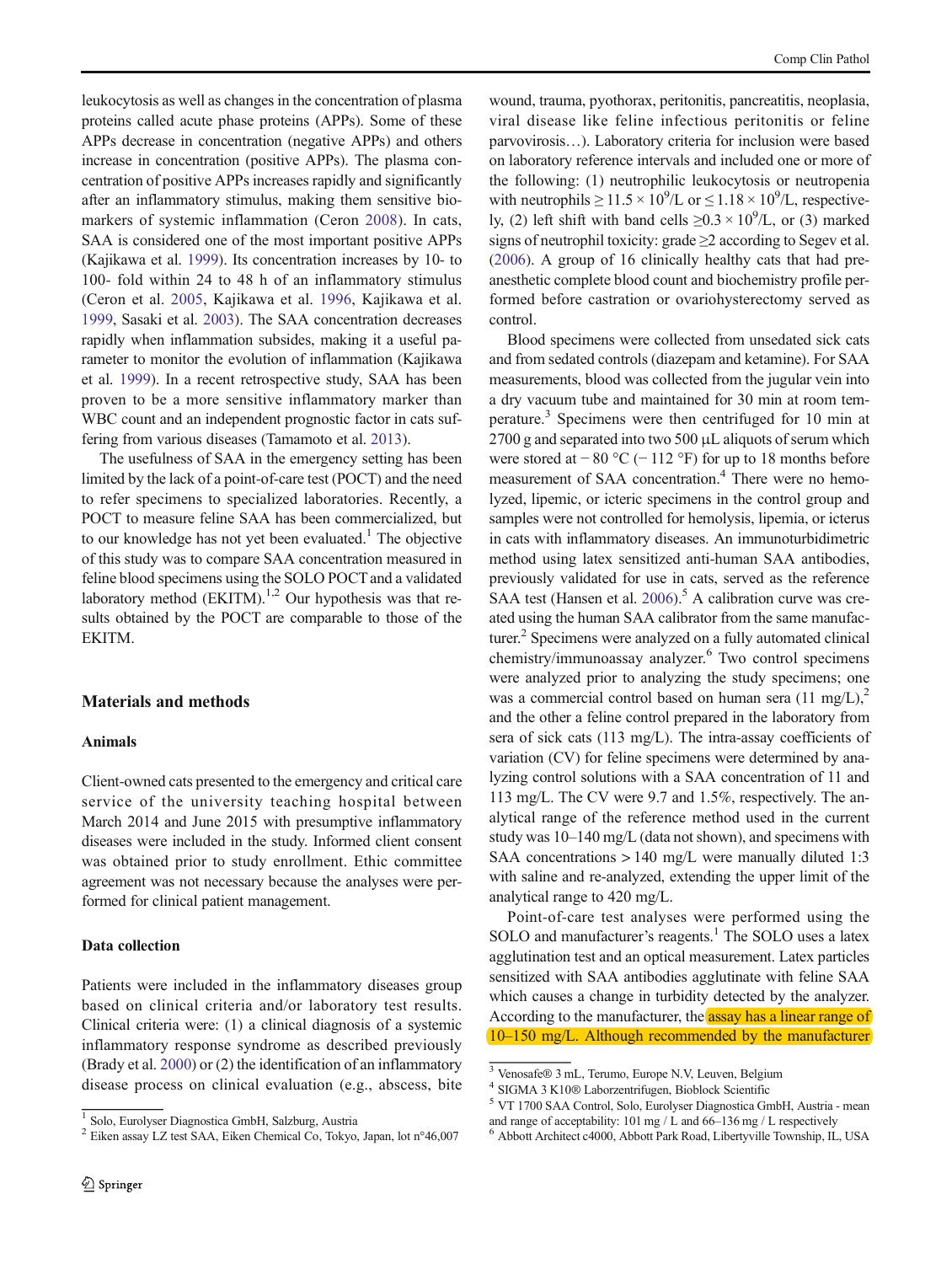specimens in which SAA concentration was > 150 mg/L were not diluted because we wanted to stay as true as possible to the routine emergency setting in which the clinician may not have the time or the financial resources to dilute and re-analyze the sample. Between-run and within-run imprecision of the SOLO was only evaluated with a pool of feline sera with a mean SAA concentration of 113 mg/L. The evaluation was performed on five consecutive days, as recommended by the National Committee on Clinical Laboratory Standards (Carey et al. [2005\)](#page-3-0). Control analyses were performed before each series of measurements with the manufacturer's control solution and bias was estimated as Bias  $(\%)$  = (target – measured mean)/target \* 100.<sup>5</sup> The total observed error of the SOLO was calculated using the formula TEobs = 2CV + Bias (Harr et al. [2013](#page-4-0)). Analyses of the specimens were performed in batches of 5 to 10 with the SOLO by the same person (VL), and in a single run with the EKITM. $^{1,2}$ 

## Statistical analysis

Paired results obtained by the two methods were compared as recommended by Spearman's correlation, Passing-Bablok agreement test and difference diagram (Jensen and Kjelgaard-Hansen [2006\)](#page-4-0).

As some results were outside the analytical limits of the methods, comparisons were carried out in three steps: (1) considering only the results which were within the analytical range of both methods  $(n = 19)$ ; (2) results within the analytical range of both methods plus SOLO results > 150 mg/L  $(n = 25)$ ; (3) all results while using a value of 10 mg/L for results lower and 420 mg/L for results higher than the limits of the analytical range  $(n = 61)$ . Calculations were performed with an Excel spreadsheet and Analyse-It.<sup>7</sup>

#### Results

Total imprecision of the SOLO with the feline pool of serum was 9.2% at a mean SAA concentration of 113 mg/L. Mean bias with the manufacturer's control solution was 6 mg/L, i.e., 6.0%. Thus, the total observed error was 24.4%.

Paired results from 61 cats were available (45 from the inflammatory diseases group and 16 from the control group). Some results were out of the analytical range: 25 and 3 results were < 10 mg/L with the EKITM and SOLO, respectively, 15 results were > 150 mg/L with the SOLO, and 11 results were > 420 mg/L with the EKITM. In all cases, i.e., including or not the results outside the analytical range (see above), the correlation between the two methods was high. However, there was an intense, mostly proportional error (Table 1), with results being approximately 2 times lower with the SOLO than with the EKITM (Figs. [1.](#page-3-0) and [2\)](#page-3-0).

# **Discussion**

The results of this study show that measurements of feline SAA by the reference method (EKITM) and the SOLO POCT are correlated but not commutable.

The imprecision of the SOLO was similar to that of other feline SAA assays (Kajikawa et al. [1996,](#page-4-0) Hansen et al. [2006,](#page-4-0) Christensen et al. [2012](#page-3-0)). At a SAA concentration of 113 mg/L, the imprecision of the SOLO was 9.2% compared to 8.0% in a study by Hansen et al. (Hansen et al. [2006](#page-4-0)). The TEobs of 24.4%, although high, is considered acceptable for clinical use (Harr et al. [2013\)](#page-4-0).

A high degree of correlation was observed between the two methods. This was expected as the EKITM and the SOLO use antibodies produced by the same manufacturer. Nevertheless, a high proportional bias and a negligible constant bias were calculated. This precludes the possibility of commutability between the two analyzers. It is thus necessary to determine a new reference interval for the SOLO according to Clinical and Laboratory Standards Institute recommendations, either by transfer of a previously determined reference interval (which to our knowledge is currently not available) or by the de novo determination of a reference interval (Horowitz et al. [2008,](#page-4-0) Geffre et al. [2009](#page-4-0), Friedrichs et al. [2012](#page-3-0)).

Our study has several limitations: (1) Duplicate measurements of SAA were not performed in the comparison study, which probably had little influence on the comparison as the precision of the two analyzers was good; (2) The absence of a dilution study for determination of inaccuracy; (3) Specimens with SAA values  $> 150$  mg/L using the SOLO were not diluted to obtain definitive results. The main interest of POCT analyzers such as the SOLO is the possibility to rapidly differentiate patients with inflammatory diseases from those without inflammatory diseases. We believe that the

Table 1 Comparison of feline SAA measurements by Eurolyser Solo Analyzer with the Eiken validated method  $(n = 19)$ : results within the analytical range for both methods;  $n = 25$ : as above plus Eurolyser Solo Analyzer results higher than 150 mg/L;  $n = 61$ : all results while using a value of 10 mg/L for results lower and 420 mg/L for results higher than the limits of the analytical range; 95% confidence intervals in parentheses). (SAA: serum amyloid A)

|           | Spearman's<br>R     | Passing-Bablok agreement equation<br>$SAA_{Solo} = a * SAA_{Eiken} + b$ |               |
|-----------|---------------------|-------------------------------------------------------------------------|---------------|
|           |                     | a (slope)                                                               | b (intercept) |
| $n=19$    | $0.87(0.68 - 0.95)$ | $0.38(0.29 - 0.56)$                                                     | $24(9-33)$    |
| $n = 2.5$ | $0.86(0.70-0.94)$   | $0.50(0.38 - 0.60)$                                                     | $15(5-34)$    |
| $n = 61$  | $0.91(0.86 - 0.95)$ | $0.54(0.50-0.58)$                                                       | $15(12-17)$   |

<sup>7</sup> Analyse-It, Leeds, UK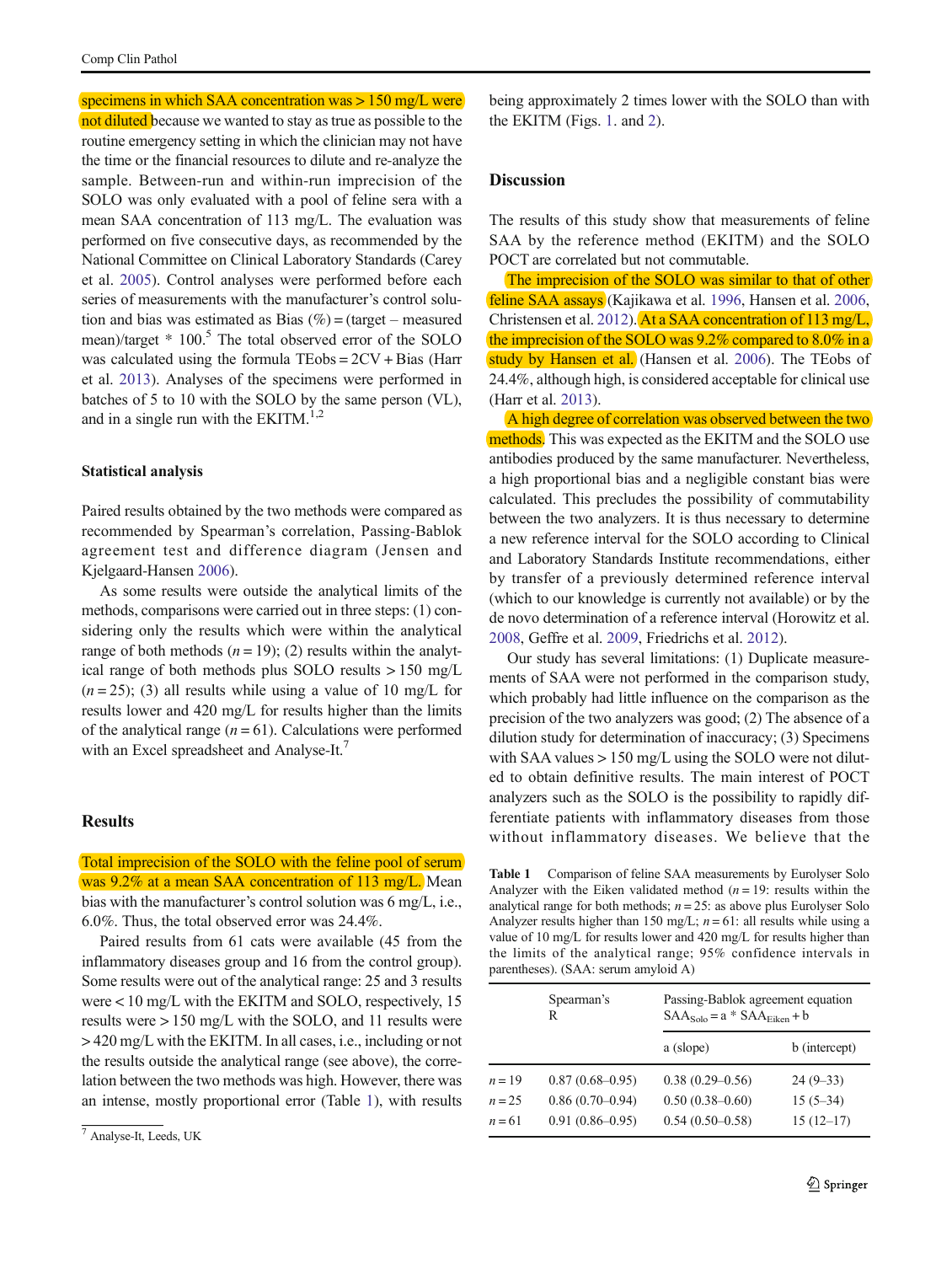<span id="page-3-0"></span>

Fig. 1 Passing-Bablok agreement between results of feline SAA measurements with the Eiken validated method and the Eurolyser Solo Analyzer  $(n = 25$ , results within the analytical range for both methods  $(n = 19)$  plus Eurolyser Solo Analyzer results greater than 150 mg/L  $(n=6)$ ; blue lines: regression curve with 95% confidence limits; gray line is equivalence). (SAA: serum amyloid A)

identification of an elevated value is initially of greater clinical importance than to obtain a definitive value. It is in our opinion unlikely in particular in the emergency setting that SAA



Fig. 2 Difference diagram of results of feline SAA measurements with the Eiken validated method and the Eurolyser Solo Analyzer  $(n = 25)$ . (SAA: serum amyloid A)

analysis would be repeated after obtaining a positive result. Therefore, we decided to not dilute the samples with values > 150 mg/L with the SOLO method, which would have led to underestimate the value of specimens with higher concentrations. (4) The specimens were stored at  $-80\degree C$  (− 112 °F) for up to 18 months before measurement of SAA concentration. This storage may have influenced the results. Acute phase proteins are known to be very stable at − 80 °C (Ceron et al. 2005, Kann et al. [2012,](#page-4-0) Solter et al. [1991\)](#page-4-0) and we therefore believe that storage had a negligible effect on the results.

## **Conclusion**

In conclusion, the results of this study indicate that the SOLO POCT reliably and rapidly measures SAA in feline blood specimens. Even though a complete validation study would be needed to definitively assess the reliability of the SOLO analyzer, the SOLO POCT is useful to identify cats with inflammatory diseases, in particular in the emergency setting.

Acknowledgements The authors are grateful to Dr. Anna Hillström, DVM, PhD, DECVCP, for her help in original data collection and in the preparation of the present manuscript.

Source of funding Solo, Eurolyser Diagnostica GmbH, Salzburg, Austria, and reagents were provided by Scil Vet, France.

#### Compliance with ethical standards

Conflict of interest The authors declare that they have no conflict of interest.

Ethical approval All applicable international, national, and/or institutional guidelines for the care and use of animals were followed.

## **References**

- Brady CA, Otto CM, Van Winkle TJ, King LG (2000) Severe sepsis in cats: 29 cases (1986-1998). J Am Vet Med Assoc 217:531–535
- Carey RN, Anderson FP, George H et al. (2005) User verification of performance for precision and trueness; approved guideline, 2nd edn. NCCLS Document EP15-A2, Clinical and Laboratory Standards Institute, Wayne, p 1–49
- Ceron JJ, Eckersall PD, Martynez-Subiela S (2005) Acute phase proteins in dogs and cats: current knowledge and future perspectives. Vet Clin Pathol 34:85–99
- Ceron JJ (2008) A seven-point plan for acute phase protein interpretation in companion animals. Vet J 177:6–7
- Christensen M, Jacobsen S, Ichiyanagi T, Kjelgaard-Hansen M (2012) Evaluation of an automated assay based on monoclonal anti-human serum amyloid A (SAA) antibodies for measurement of canine, feline, and equine SAA. Vet J 194:332–337
- Friedrichs KR, Harr KE, Freeman KP et al (2012) ASVCP reference interval guidelines: determination of de novo reference intervals in veterinary species and other related topics. Vet Clin Pathol 41:441– 453